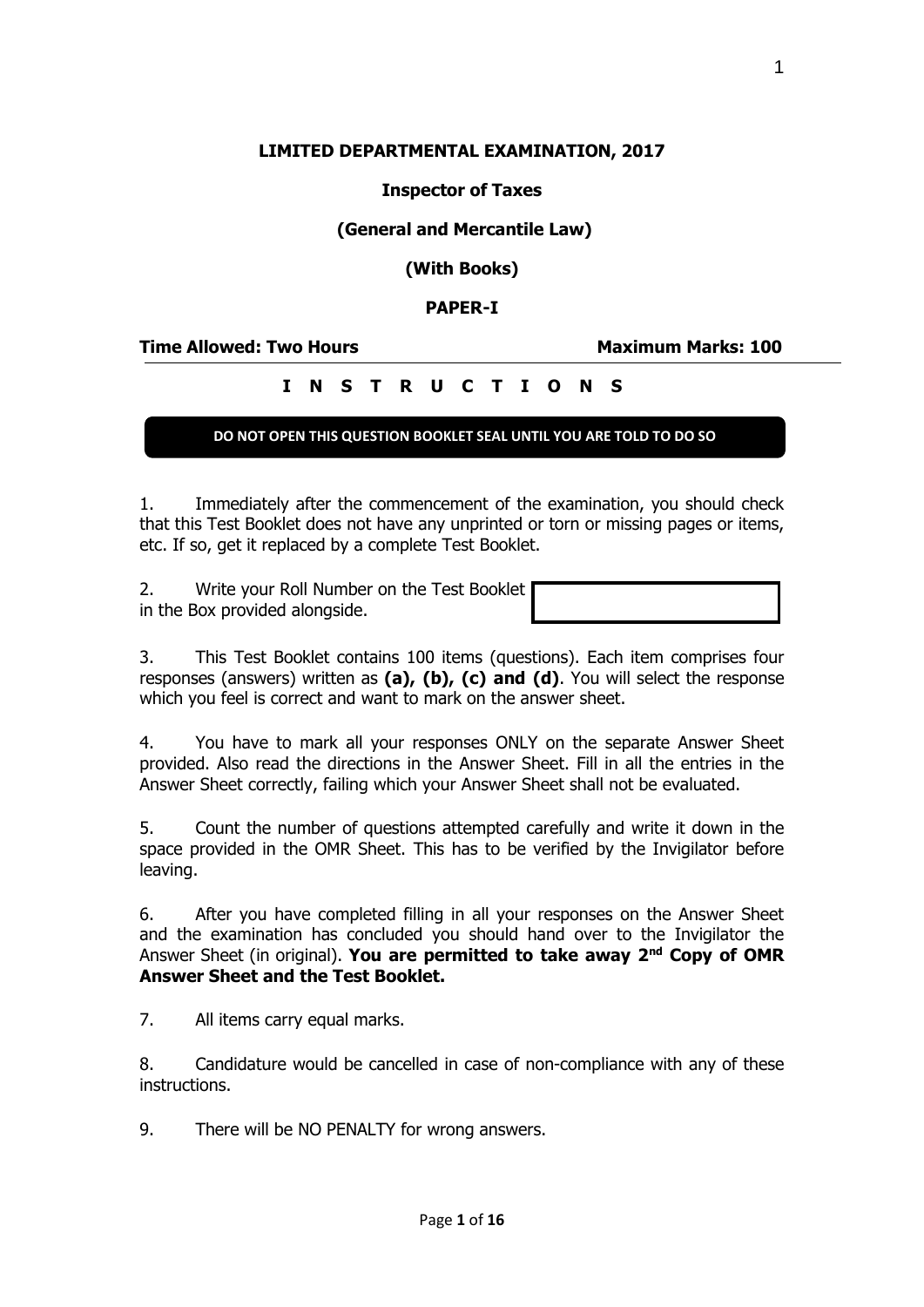# **Question Starts**

- 1. Which one of the following is not a "Public Servant" under IPC?
	- a) Liquidator
	- b) A Civil Judge
	- c) Member of a Panchayat assisting a Court of Justice
	- d) Secretary of a Co-Operative Society.
- 2. Offences relating to contempt of the lawful authority of public servants, is dealt in
	- a) Chapter IX of IPC
	- b) Chapter X of IPC
	- c) Chapter XI of IPC
	- d) Chapter XII of IPC.
- 3. Persons falling under section 21 of IPC
	- a) Should be a public servant appointed by the Government
	- b) Should be a public servant which may not be appointed by the Government
	- c) Should be a public servant which may or may not be appointed by the Government
	- d) None of the above.
- 4. Mr. Thoiba, being legally bound to appear before the District Judge, as a witness in obedience to a summons issued by that District Judge intentionally omits to appear. Mr.Thoiba has committed the offence of
	- a) Preventing service of summons or other proceeding, or preventing publication thereof
	- b) Omission to produce document to public servant by person legally bound to produce it
	- c) Non-attendance in obedience to an order from public servants
	- d) Furnishing false evidence.
- 5. A gives false evidence before a Court of Justice, intending thereby to cause Z to be convicted of a dacoity. The punishment of dacoity is imprisonment for life, or rigorous imprisonment for a term which may extend to ten years, with or without fine. A therefore is liable to
	- a) Imprisonment for life or imprisonment, with or without fine
	- b) Not liable to imprisonment for life
	- c) Rigorous imprisonment for a term of six years
	- d) None of the above.
- 6. Omission to assist public servant when bound by law to give assistance, is provided under
	- a) Section 175 of IPC
	- b) Section 182 of IPC
	- c) Section 172 of IPC
	- d) Section 187 of IPC.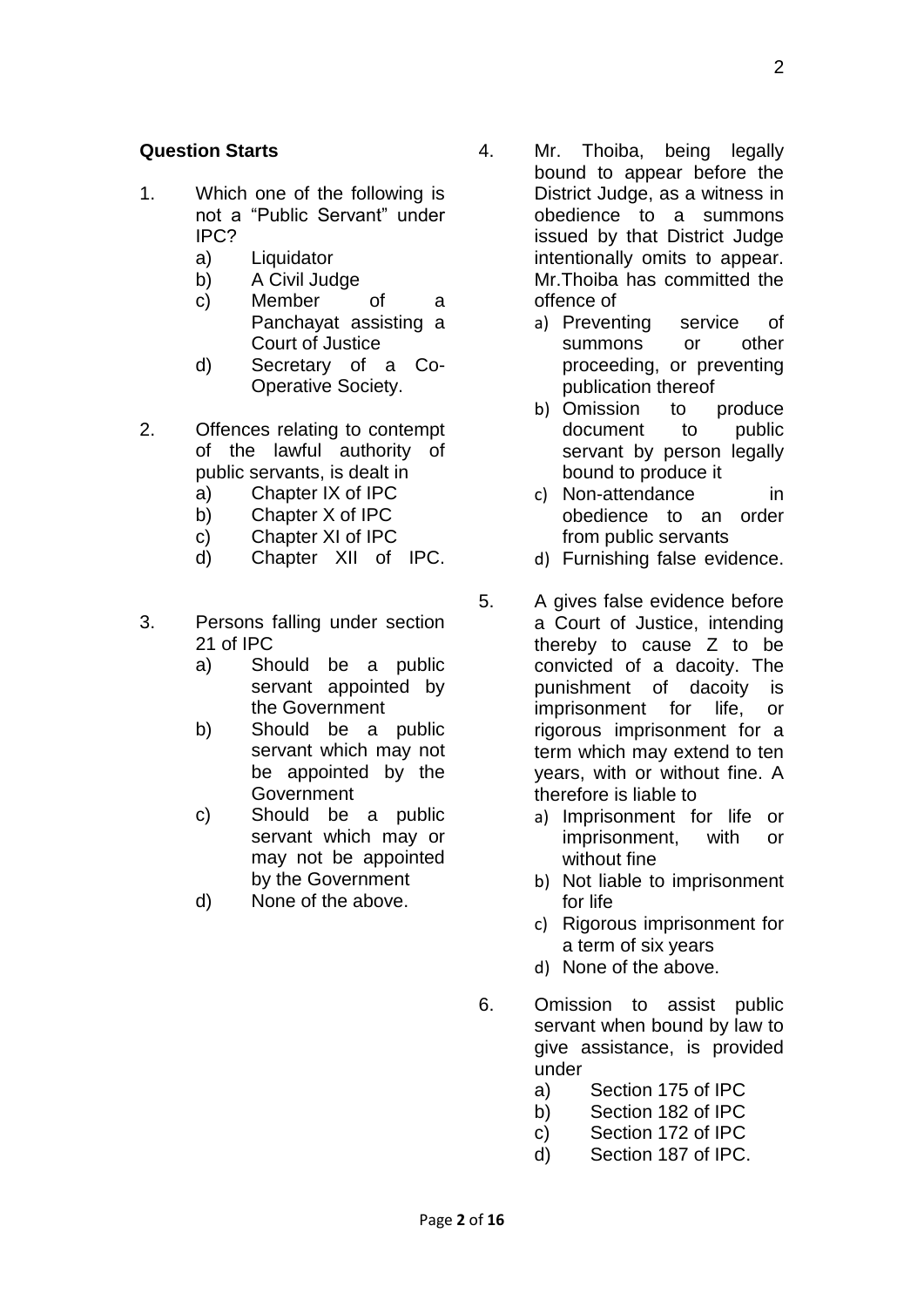- 7. Under the provision of IPC, fraudulent removal or concealment of property to prevent its seizure as forfeited or in execution shall be punished with
	- a) Imprisonment of either description for a term which may extend to five years, or with fine, or with both
	- b) Imprisonment of either description for a term which may extend to four years, or with fine, or with both
	- c) Imprisonment of either description for a term which may extend to three years, or with fine, or with both
	- d) Imprisonment of either description for a term which may extend to two years, or with fine, or with both
- 8. The printing or publication of the judgement of any High Court or the Supreme Court does not amount to an offence within the meaning of
	- a) Section 222-A of IPC
	- b) Section 225-A of IPC
	- c) Section 228-A of IPC
	- d) Section 228-B of IPC.
- 9. Under the provision of section 201 of IPC, A, knowing that B has murdered Z, assists B to hide the body with the intention of screening B from punishment. A is liable to
	- a) Imprisonment of either description for seven years
	- b) Imprisonment of either description for seven years, and also to fine
	- c) Imprisonment of either description for twelve years, and also to fine
	- d) Imprisonment of either description for twelve years.
- 10. "Harbouring offender" is provided under
	- a) Section 190 of IPC
	- b) Section 202 of IPC
	- c) Section 212 of IPC
	- d) Section 220 of IPC.
- 11. Under the provision of IPC, an order is promulgated by a public servant lawfully empowered to promulgate such order, directing that a religious procession shall not pass down a certain street. A knowingly disobeys the order, and thereby causes danger of riot. A has committed the offence defined under
	- a) Section 182
	- b) Section 188
	- c) Section 200
	- d) Section 222.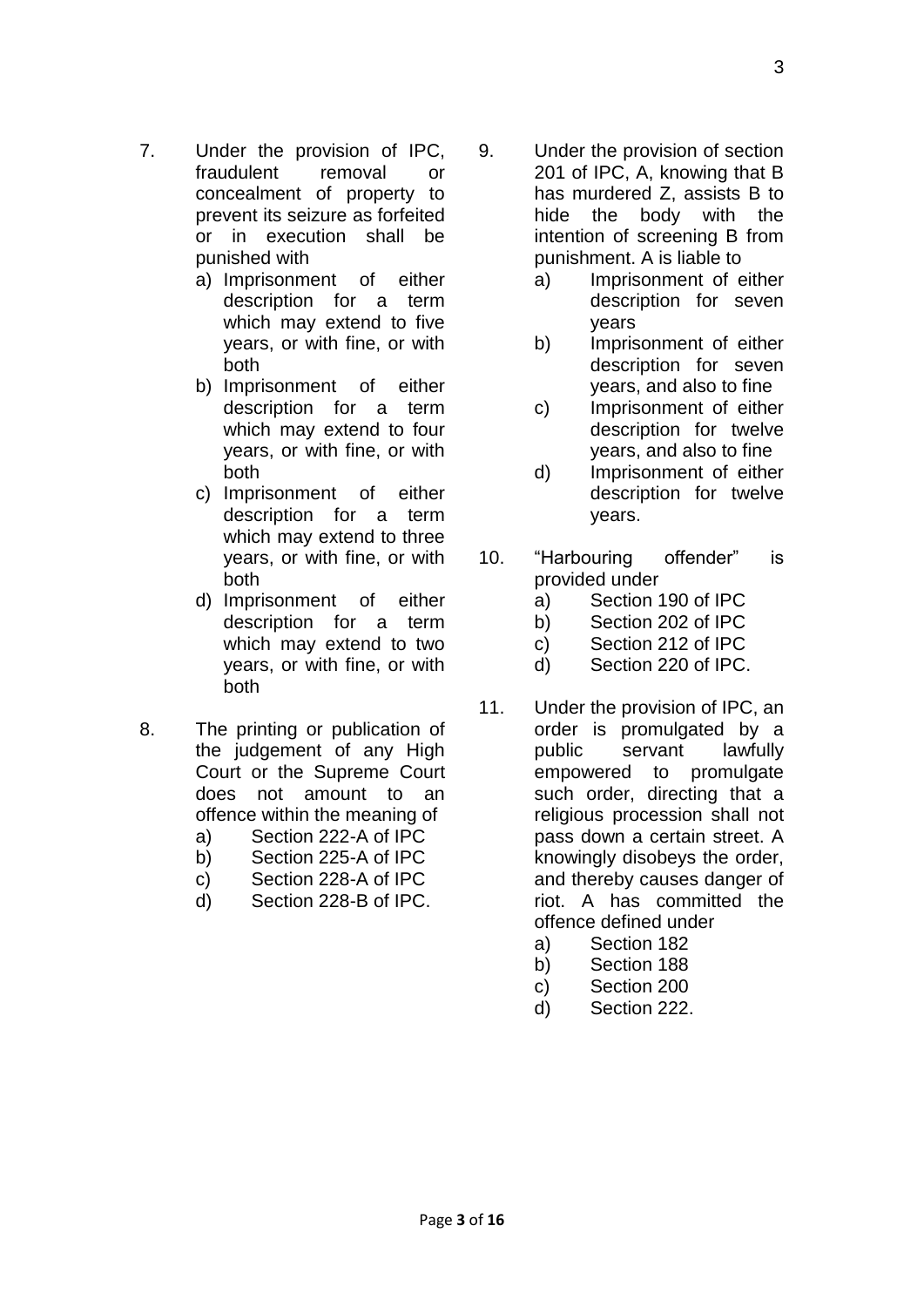- 12. Cognizable offence under IPC has been defined
	- a) Under section 2(a) of Cr.PC
	- b) Under section 2(c) of Cr.PC
	- c) Under section 2(i) of Cr.PC
	- d) Under section 2( l) of Cr.PC.
- 13. Classification of offences given in the Code of Criminal Procedure under
	- a) Section 320
	- b) The First Schedule
	- c) The Second Schedule
	- d) Section 482.
- 14. Complaint, as provided under section 2(d) of CrPC
	- a) Can be in writing only
	- b) Can be oral
	- c) Either in writing or oral
	- d) Can be by gestures.
- 15. Summon-case is provided under
	- a) Under section 2(s) of Cr.PC
	- b) Under section 2(t) of Cr.PC
	- c) Under section 2(u) of Cr.PC
	- d) Under section 2(w) of Cr.PC
- 16. On receipt of a complaint within the meaning of section 2(d) of CrPC , the Magistrate
	- a) Has the jurisdiction to conduct an inquiry himself
	- b) Has the jurisdiction to direct the police to investigate
	- c) Both (a) and (b)
	- d) Only (b) and not (a).
- 17. The provisions of section 195 of CrPC are
	- a) Directory, being procedural
	- b) Discretionary, depending on the facts and circumstances of the case
	- c) Optional for the case
	- d) Mandatory.
- 18. Under section 195 of CrPC, a complaint can be filed by
	- a) A public servant
	- b) A private individual
	- c) Police
	- d) Either (a) or (b) or (c).
- 19. Recording of pre-summoning evidence may be dispensed with under section 200 of CrPC
	- a) If the complaint is supported by the affidavit of the complainant
	- b) If the complaint is made in writing by a public servant in the discharge of his official duties
	- c) Both (a) and (b) are correct
	- d) None of the above.
- 20. Compensation for accusation without reasonable cause is provided under which section of CrPC?
	- a) Section 235
	- b) Section 240
	- c) Section 245
	- d) Section 250.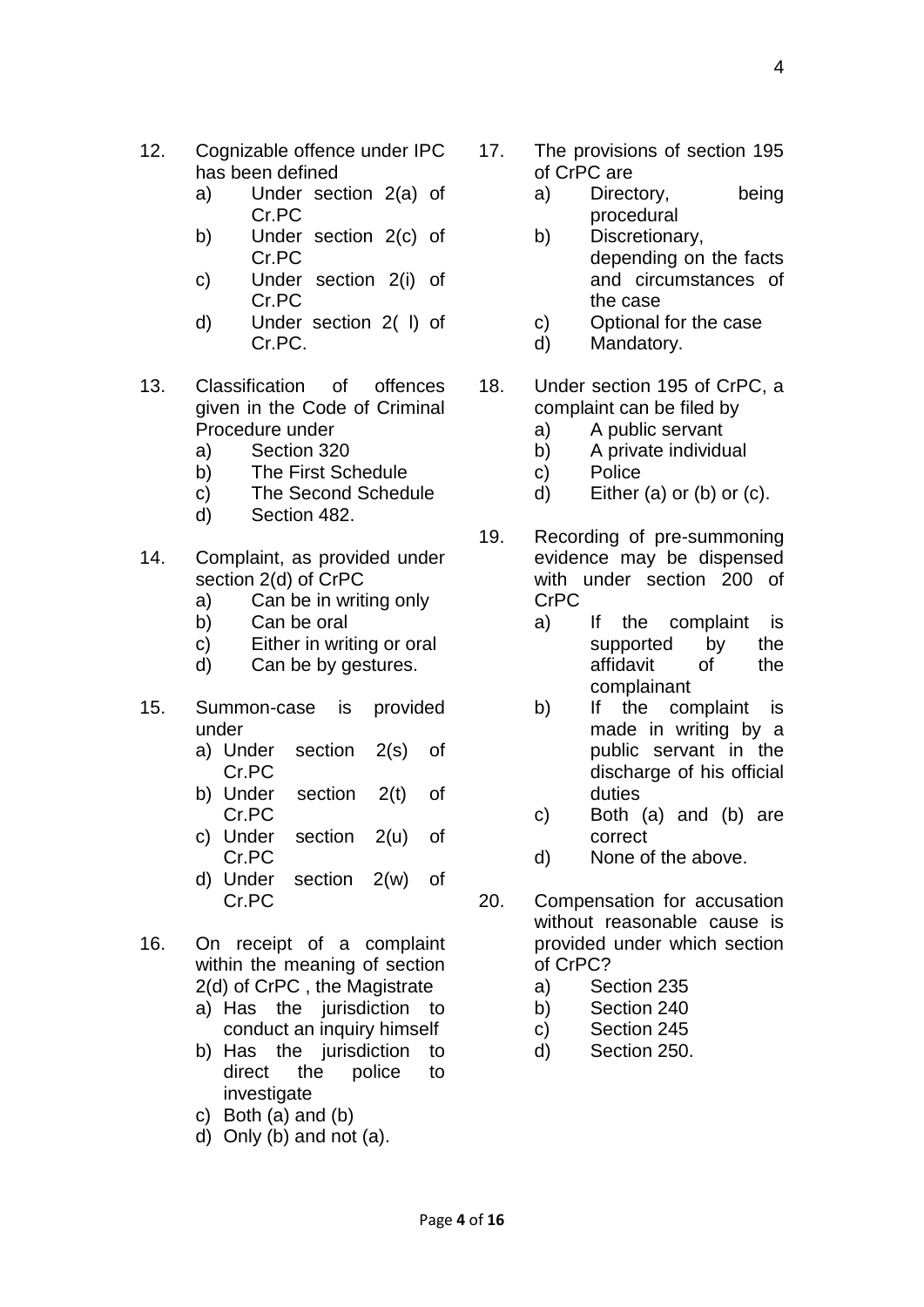- 21. Which chapter of the CrPC provides the provision of withdrawal of complaint?
	- a) Chapter X
	- b) Chapter XV
	- c) Chapter XX
	- d) Chapter XXV.
- 22. Under section 345 of CrPC, the court may sentence the offender to fine, and, in default of payment of fine,
	- a) To simple imprisonment for a term which may extend to one month
	- b) To simple imprisonment for a term which may extend to three months
	- c) To simple imprisonment for a term which may extend to six month
	- d) To simple imprisonment for a term which may extend to one month, unless such fine be paid sooner.
- 23. Doctrine of res-judicata as contained in section 11 of CPC is based on the maxim
	- a) Nemo debet bisvexari pro unoeteadem causa
	- b) Interest republicaeut sit finis litium
	- c) Both (a) and (b)
	- d) Either (a) or (b).
- 24. Constructive res-judicata is contained in
	- a) Explanation III to section 11 of CPC
	- b) Explanation IV to section 11 of CPC
	- c) Explanation VI to section 11 of CPC
	- d) Explanation VII to section 11 of CPC.
- 25. According to section 27 of CPC summons to the defendant to be served on such date not beyond
	- a) 90 days from the date of institution of suits
	- b) 45 days from the date of institution of suits
	- c) 60 days from the date of institution of suits
	- d) 30 days from the date of institution of suits.
- 26. Summons to the defendant under Order V, Rule 9(1) of CPC, can be delivered for the purposes of serving the same on the defendant, to a courier services as
	- a) Approved by the defendant
	- b) Approved by the court
	- c) Approved by the plaintiff
	- d) Either (a) or (b) or (c).
- 27. Under Order XVI, Rule 1, subrule (4) summons may be obtained by the parties within ………. of presenting the list of witnesses
	- a) 7 days
	- b) 9 days
	- c) 10 days
	- d) 15 days.
- 28. Adjournment can be granted under
	- a) Order XVII, Rule 3 of CPC
	- b) Order XVII, Rule 2 of CPC
	- c) Order XVII, Rule 1 of CPC
	- d) Order XVII, Rule 1(1) of CPC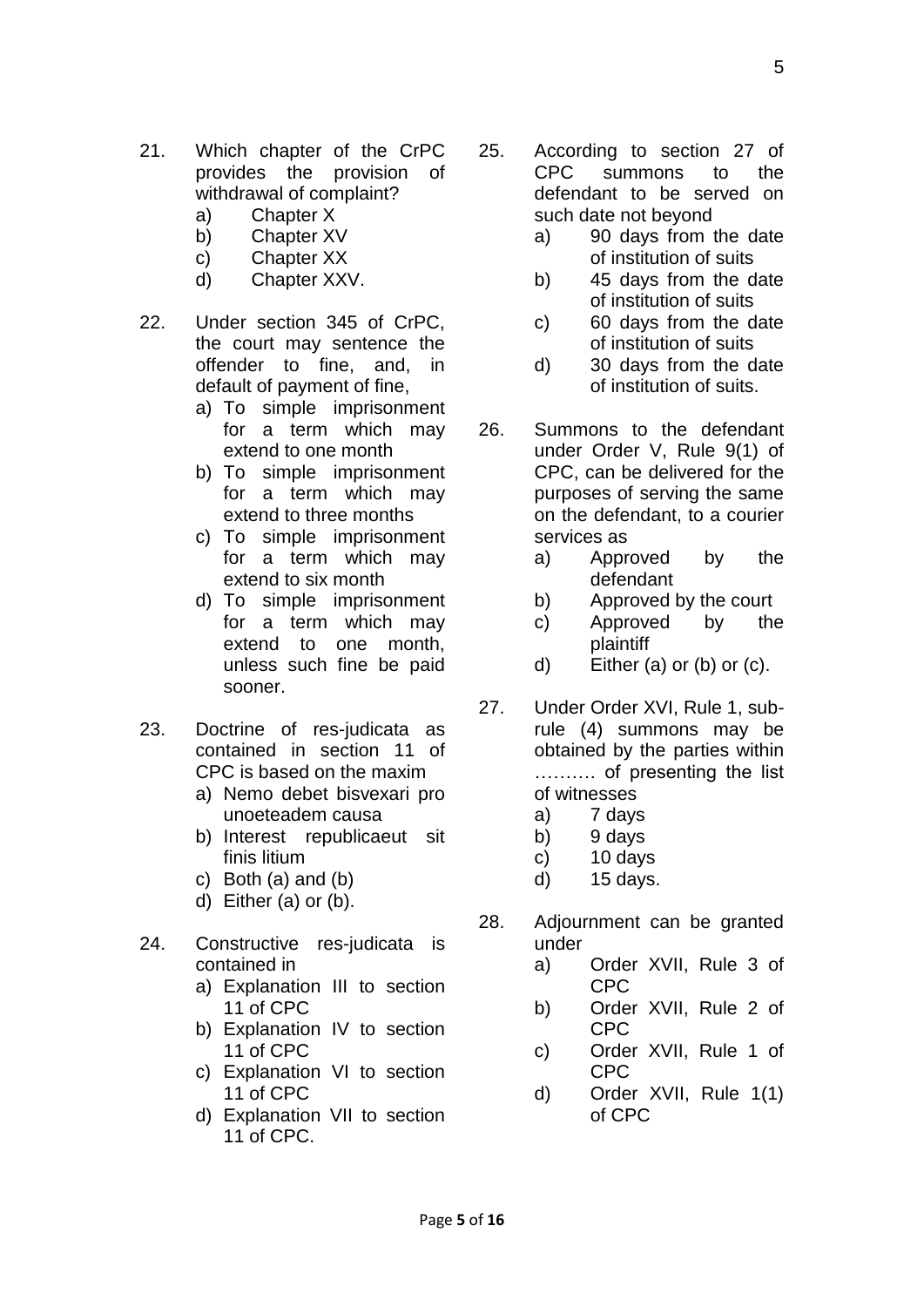- 29. Order XVII, Rule 2 of CPC and Order XVII, Rule 3 of CPC are
	- a) When the party fails to produce the evidence
	- b) When the party produced the evidence
	- c) When the parties or any of them not present
	- d) All of the above.
- 30. Purposes for which the court can issue a commission have been enumerated in
	- a) Section 70
	- b) Section 75
	- c) Section 80
	- d) Section 85.
- 31. Under section 75 of CPC, a commission can be issued
	- a) To make local investigation
	- b) To hold a scientific, technical or expert investigation
	- c) To perform any ministerial act
	- d) All the above.
- 32. *Dasti* summons for serving on the defendant(s) can be given to the plaintiff by virtue of
	- a) Order V, Rule 9 of CPC
	- b) Order V, Rule 9A of CPC
	- c) Order V, Rule 7 of CPC
	- d) Order V, Rule 6 of CPC.
- 33. Documents which are not admitted in evidence under Order XIII, Rule 7 of CPC, shall
	- a) Form part of the record
	- b) Not form part of the record and shall be returned to the party in whose name the same stand
	- c) Not form part of the record and shall return to the person(s) producing them
	- d) Either (b) or (c).
- 34. Which section the Indian Evidence Act, 1872, defines the word 'evidence'?
	- a) Section 1
	- b) Section 2
	- c) Section 3
	- d) Section 4.
- 35. Lists of facts of which the judicial notice has to be taken under section 57 of the Indian Evidence Act, 1872,haustive
	- a) Is exhaustive
	- b) Is illustrative only
	- c) Is both (a) and (b)
	- d) Is neither (a) nor (b).
- 36. Burden of proof under section 101 of the Indian Evidence Act, 1872,
	- a) Never shifts
	- b) Goes on shifting as the trial proceeds
	- c) May shifts
	- d) Both (a) and (b) are correct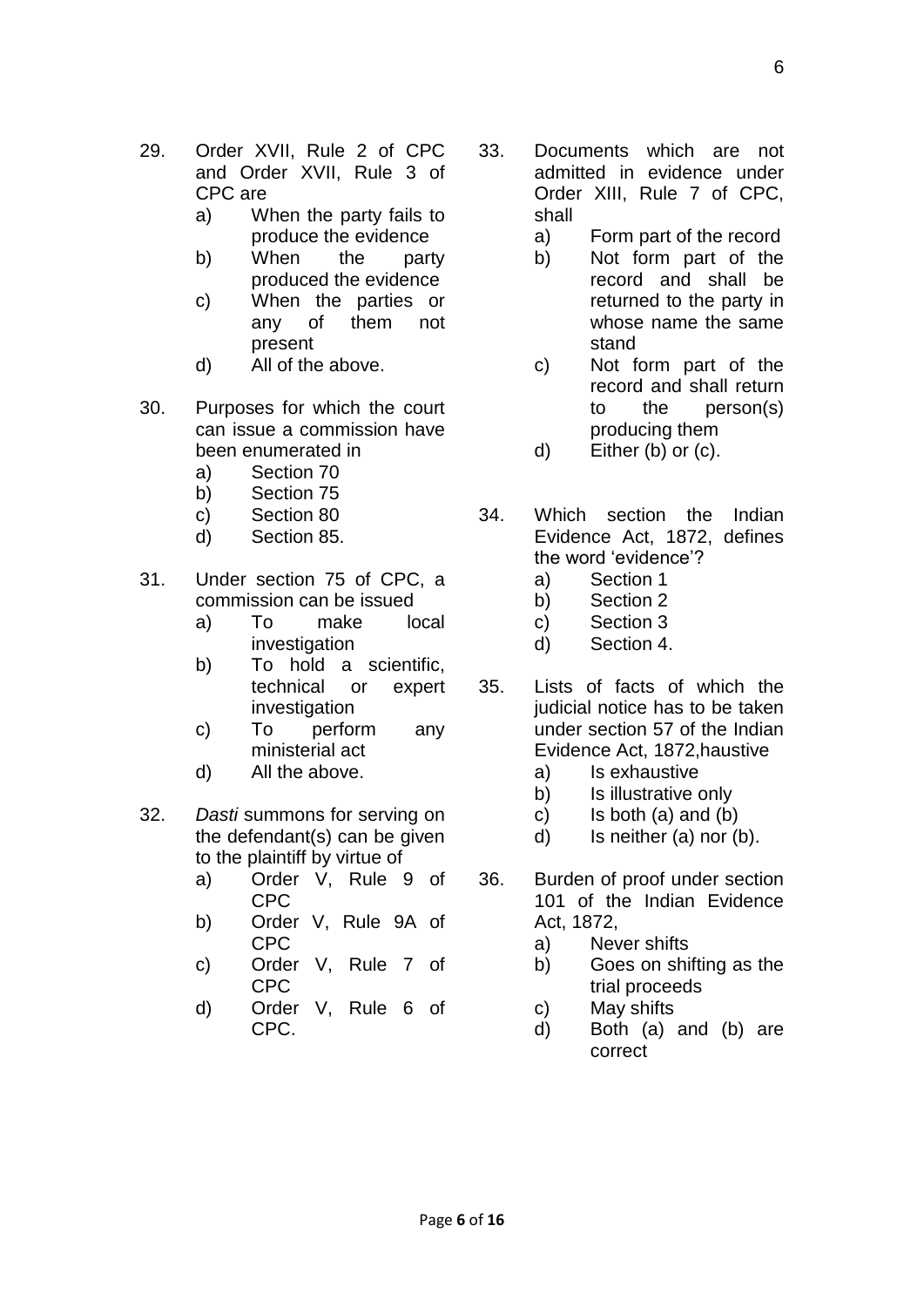- 37. Which of the following is true as to the standard of proof in criminal and civil proceedings
	- a) In criminal proceedings the standard is beyond reasonable doubt and also in civil proceedings
	- b) In criminal proceedings the standard is beyond reasonable doubt while in civil proceedings it is 'upon the balance of probabilities'
	- c) In criminal proceedings the standard is 'upon the balance of probabilities' while in civil proceedings it is 'beyond reasonable doubt'
	- d) In criminal and civil proceedings both it is 'upon the balance of probabilities
- 38. The presumption under section 109 of Evidence Act as to certain human relationship
	- a) Is obligatory and arises irrespective of the lapse of time
	- b) Is permissive and operates only for a period for which the state of things which are the subject matter of presumption ordinarily lasts
	- c) Is obligatory and operates only for a period for which the state of things which are the subject matter of presumption ordinarily lasts
	- d) Either (a) or (b).
- 39. Presumption as to dowry death is contained in
	- a) Section 111A of the Indian Evidence Act, 1872
	- b) Section 113A of the Indian Evidence Act, 1872
	- c) Section 113B of the Indian Evidence Act, 1872
	- d) Section 113 of the Indian Evidence Act, 1872.
- 40. The doctrine of *estoppel* is a
	- a) Substantive law
	- b) Rule of equity
	- c) Rule of evidence
	- d) Law of pleadings.
- 41. In which of the following there is no *estoppel*
	- a) On a point of law
	- b) Against a statute
	- c) Attestation of a deed
	- d) All of the above.
- 42. *Estoppel* operates in case of a tenant
	- a) During the continuance of tenancy
	- b) Who remain in possession after the termination of tenancy by notice to quit
	- c) Only (a) and not (b)Both (a) and (b)
	- d) Both (a) and (b).
- 43. An accomplice is
	- a) Not a competent witness against an accused
	- b) A competent witness against an accused
	- c) Cannot be a competent witness against an accused
	- d) None of the above.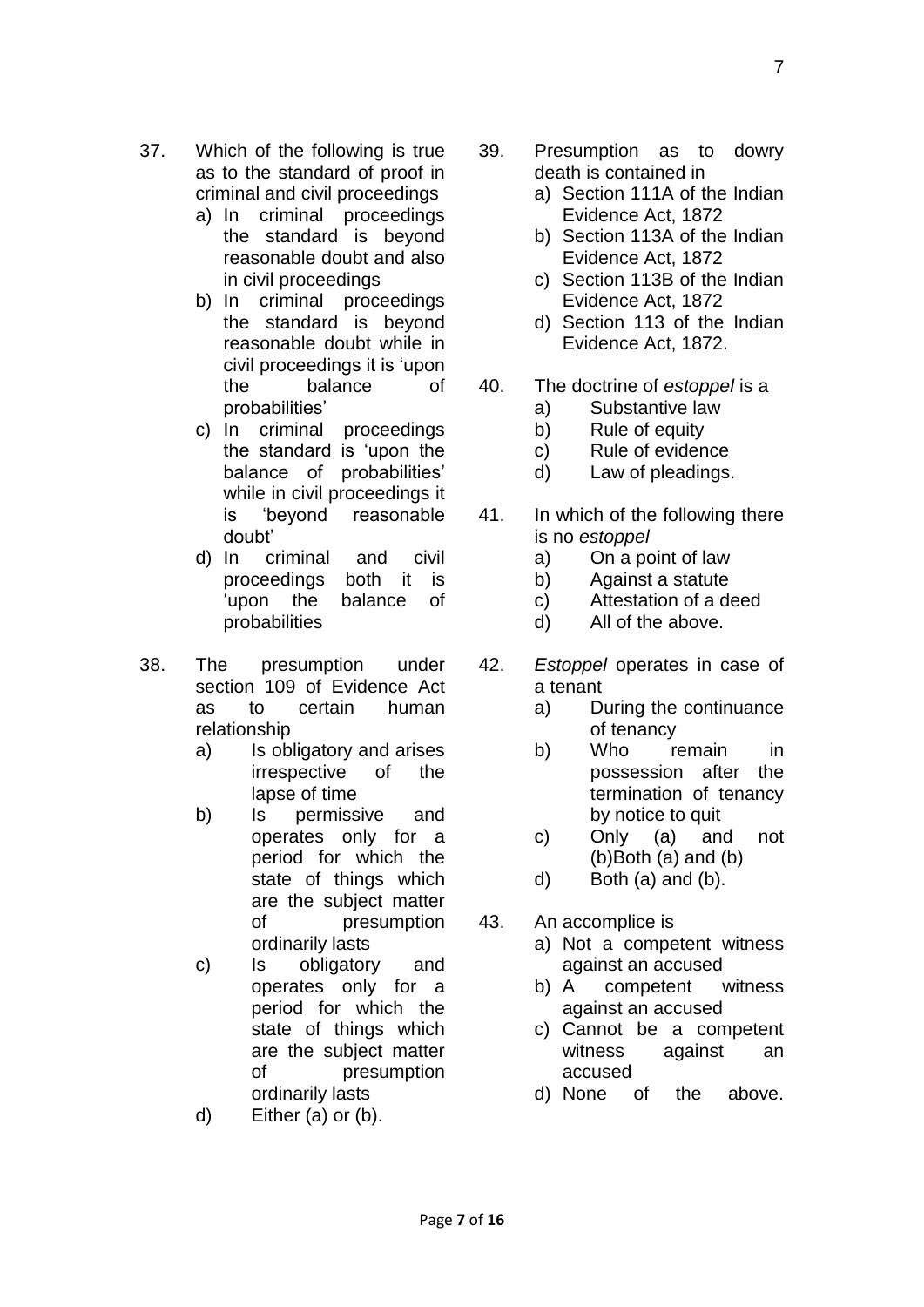- 44. The deciding factor under section 112 of Evidence Act is
	- a) The date of conception of the child
	- b) The date of birth or conception depending on the facts and circumstances
	- c) The date of death of the child
	- d) The date of birth of the child.
	- e)
- 45. Which section of the General Clauses Act, 1897, provides for definitions of words which are applicable in all Central Acts and Regulations
	- a) Section 5
	- b) Section 4
	- c) Section 3
	- d) Section 2
- 46.Under which Clause of section 3 of the General Clauses Act, 1897, defined the word 'year'
	- a) Section 3(22)
	- b) Section 3(42)
	- c) Section 3(56)
	- d) Section 3(66)
- 47. Under the provision of the General Clauses Act, 1897, "Official Gazette" shall mean
	- a) The Gazette of India
	- b) The Official Gazette of a State
	- c) Only (a) is true
	- d) Both (a) and (b) are true.
- 48. In respect of 'effect of repeal', the repeal shall not
	- a) Revive anything not in force or existing at the time at which the repeal takes effect
	- b) Affect any penalty forfeiture or punishment incurred in respect of any offence committed against any enactment so repealed
	- c) Both (a) and (b) are correct
	- d) Neither (a) nor (b) are correct.
- 49. Section 13A of the General Clauses Act, 1897, was inserted in
	- a) 1948
	- b) 1921
	- c) 1928
	- d) 1916.
- 50. Under the provision of the General Clauses Act, 1897, "notification published in Official Gazette" means
	- a) A formal announcement
	- b) Notification published by the authority of law
	- c) Notification published in accordance with relevant facts
	- d) None of the above.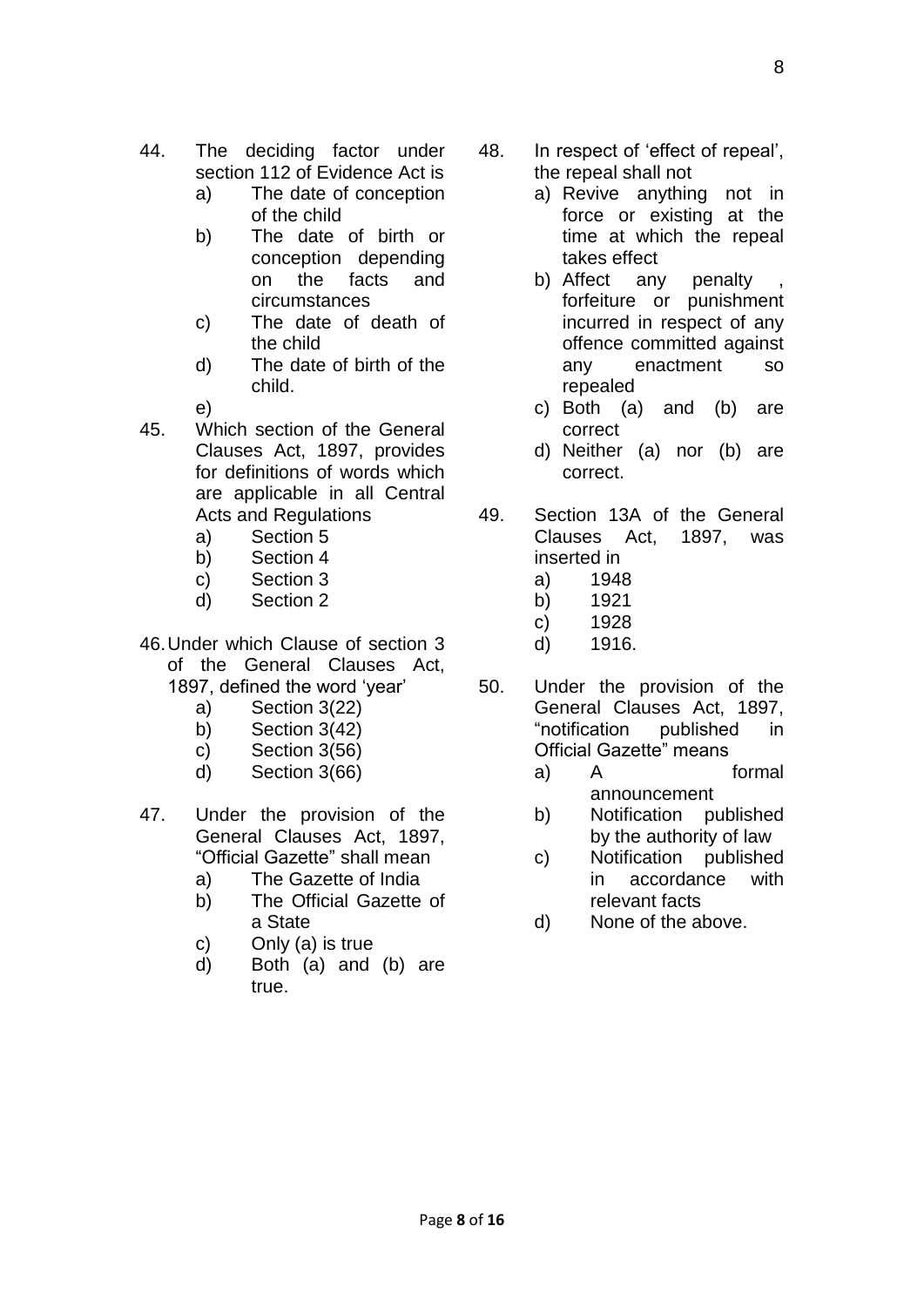- 51. In which of the following Supreme Court cases it was decided that 'power under section 21 of the General Clauses Act, 1897, is not so limited as to be exercised only once. Power can be exercised from time to time having regards to the exigency of time.'
	- a) Government of Andhra Pradesh v. Y.S. Vivekananda Reddy
	- b) Durairaju Naidu v. State of Tamil Nadu
	- c) Rasid Javed v. State of Uttar Pradesh
	- d) Shree Sidhbali v. Steels Ltd. v. State of Uttar Pradesh
- 52. Provision as to offences punishable under two or more enactments are provided under
	- a) Section 22 of the General Clauses Act, 1897
	- b) Section 24 of the General Clauses Act, 1897
	- c) Section 26 of the General Clauses Act, 1897
	- d) Section 28 of the General Clauses Act, 1897.
- 53. "Public nuisance" under the General Clauses Act, 1897, shall mean a public nuisance as defined in
	- a) Criminal Procedure Code, 1973
	- b) Indian Penal Code, 1860
	- c) Tort Law
	- d) Indian Contract Act, 1872.
- 54. In which section of the General Clauses Act, 1897, it is provided that "Financial year" shall mean the year commencing on the first day of April
	- a) Section 3(11)
	- b) Section 3(53)
	- c) Section 3(21)
	- d) None of the above.
- 55. Section 19 of the General Clauses Act, 1897, applies to all Central Acts made after
	- a) The third day of 1869
	- b) The third day of 1868
	- c) The third day of 1886
	- d) The third day of 1887.
- 56. Consider the following statements and choose the correct option
	- a) Amount of annual taxes on professions, trades, callings and employments payable by a person to the State or to any one municipality, district board, local board or other local authority in the State was two thousand to the maximum, till 2015.
	- b) The power of the Legislature of a State to make laws as with respect to taxes on professions, trades, callings and employments is equivalent to that of the power of Parliament.
	- c) Both A and B are correct
	- d) Both A and B are incorrect.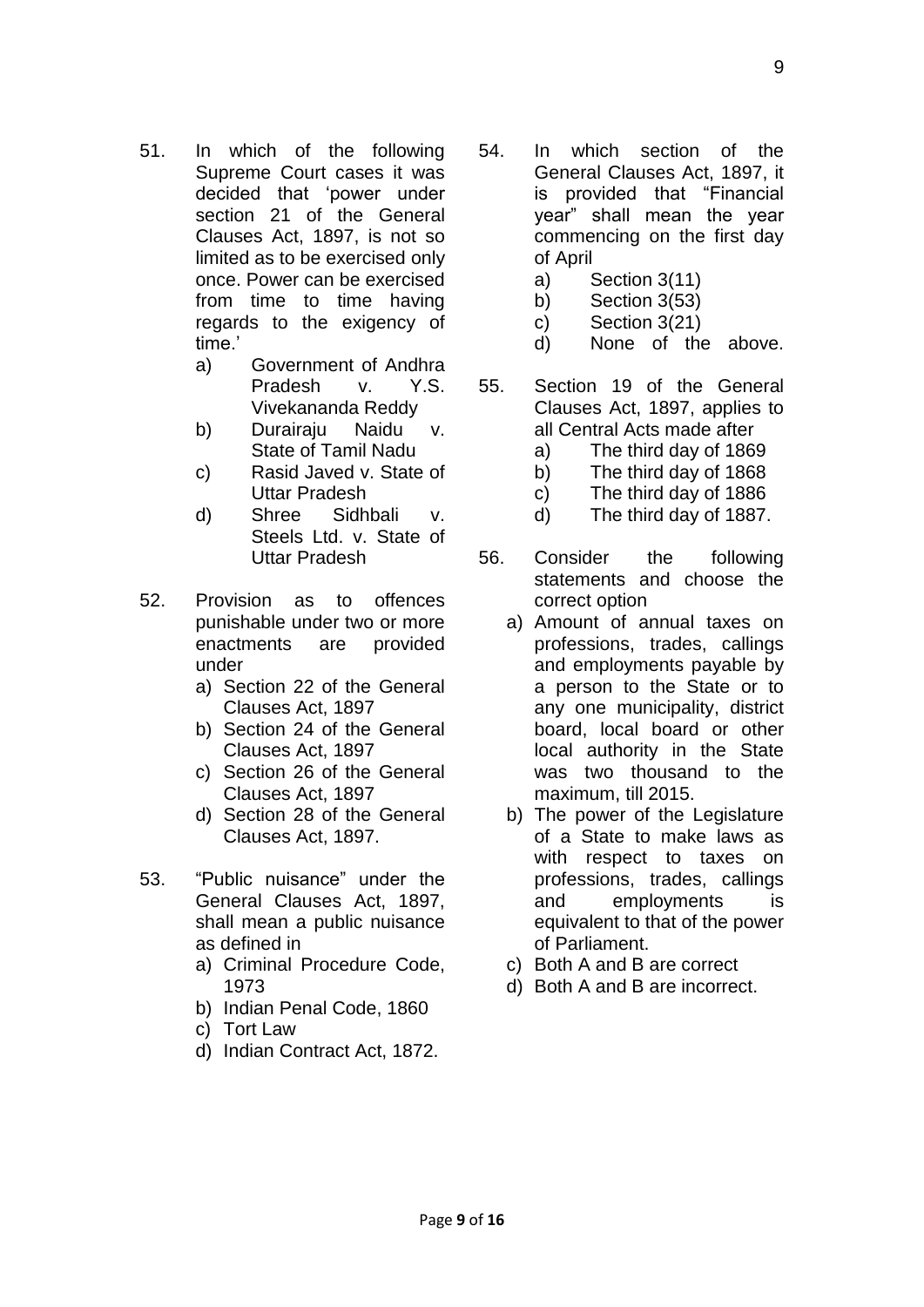- 57. Which amendment of the Indian Constitution omitted the proviso to clause (2) of Article 276?
	- a) 60<sup>th</sup> Amendment
	- b) 61<sup>st</sup> Amendment
	- c)  $62<sup>nd</sup>$  Amendment
	- d) 63rd Amendment.
- 58. Consider the following statements and choose the correct option
	- a) Goods and Services tax on supplies in the course of inter-State trade or commerce shall be levied and collected by the Government of India and such tax shall be apportioned between the Union and the States in the manner as may be provided by Parliament by law, in consultation with state(s) concerned, on the recommendations of the Goods and Services Tax Council.
	- b) The definition of "inter-State" under Article 269-A, inserted after the Constitutional Amendment Act of 2017 popularly known as GST Act, covers the Union Territory of Delhi, formally known as the National Capital Territory of Delhi.
	- c) Tax levied under Article 269-A confines to "supplies" of goods only.
	- d) Both A and B.
- 59. Consider the following statements and choose the correct option
	- a) A rule banning movement of forest produced goods within the state between 10 p.m; and sunrise can held to be void under Art. 301.
	- b) The expression of the word "trade" under Art. 301 cannot be confined to the movement of goods but extends to transactions linked with merchandise or flow of goods, the promotion of buying and selling, advances, borrowings, discounting bills and mercantile documents. banking and other forums of supply of funds.
	- c) A and B are correct
	- d) A and B are incorrect.
- 60. Consider the following statements and choose the correct option
	- a) Parliament's power to impose restrictions upon Art 302 upon freedom of commerce in the public interest is not subject to the requirement of reasonableness, the power of the States to impose restrictions on the freedom of commerce in the public interest under Art. 304 are subject to the condition that they are reasonable.
	- b) Article 302 does not speak of reasonable restrictions yet it is evident that the restrictions contemplated by it must bear a reasonable nexus with the need to serve public interest.
	- c) Both A and B are correct
	- d) Both A and B are incorrect.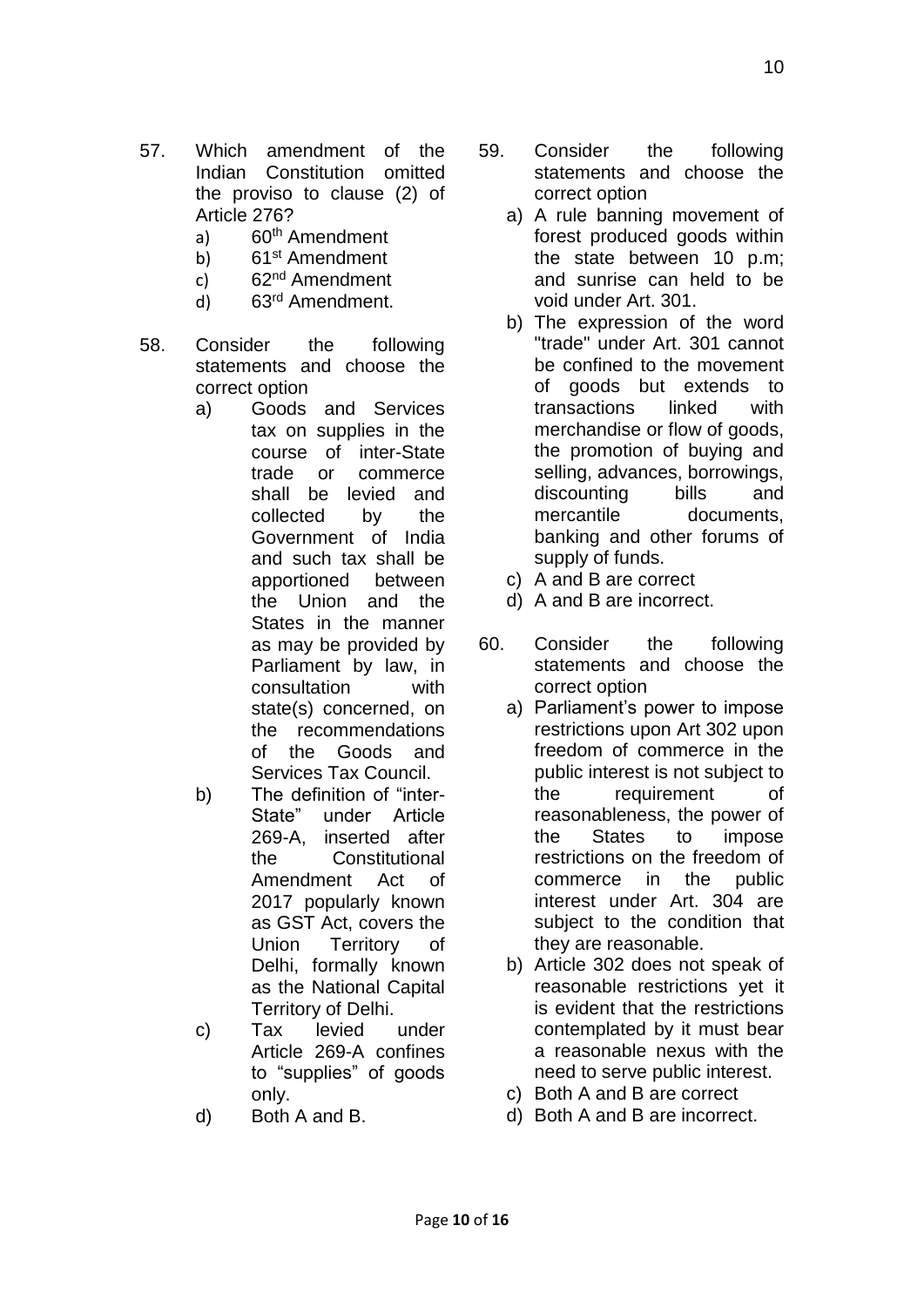- 61. Article 301 of Indian Constitution declares that trade, commerce and intercourse throughout the territory of India shall be
	- a) Restricted
	- b) Free
	- c) Conditionally Free
	- d) All the above.
- 62. Which of the following Supreme Court case invalidated the sale tax as discriminatory?
	- a) Atiabari Tea Co. v. State of Assam (1961)
	- b) Surajmal Roopchandra and Co. v. State of Rajasthan (1967)
	- c) Dinesh Chandra v. State of Assam (1978)
	- d) State of Madhya Pradesh v. Bhailal Bhai (1964).
- 63. The power of Parliament under Article 302 of Indian Constitution is limited by
	- a) Article 305
	- b) Article 304
	- c) Article 303(1)
	- d) Article 303.
- 64. The freedom of trade, commerce and intercourse throughout the territory of India provided in Article 301 of Indian Constitution is a:
	- a) Fundamental right
	- b) Commercial right
	- c) Justiciable right
	- d) None of the above
- 65. The expression "taxes on the consignment of goods" shall mean taxes on the consignment of goods where such consignment takes place
	- a) In the course of inter-State trade or commerce
	- b) In the course of intra-State trade or commerce
	- c) In the course of both inter-State as well as intra-State trade or commerce
	- d) None of the above.
- 66. Article 19(1)(g) confers a fundamental right and can be claimed by citizens, while Article 301 confers
	- a) Only statutory right and can be claimed by citizens
	- b) Only statutory right and can be claimed by anyone
	- c) Only (a) is correct
	- d) Both are incorrect.
- 67. The conditions imposed by Article 304 upon the power of the State Legislature to impose restrictions on freedom of trade and commerce etc. would be attracted only if it is first held that the State Law offends:
	- a) Article 301 only
	- b) Article 303 only
	- c) Both Articles 301 and 303
	- d) All the above
- 68. Which section of Indian Contract Act, 1872, lays down that consideration is not necessary for creation of an agency?
	- a) Section 192
	- b) Section 187
	- c) Section 185
	- d) Section 183.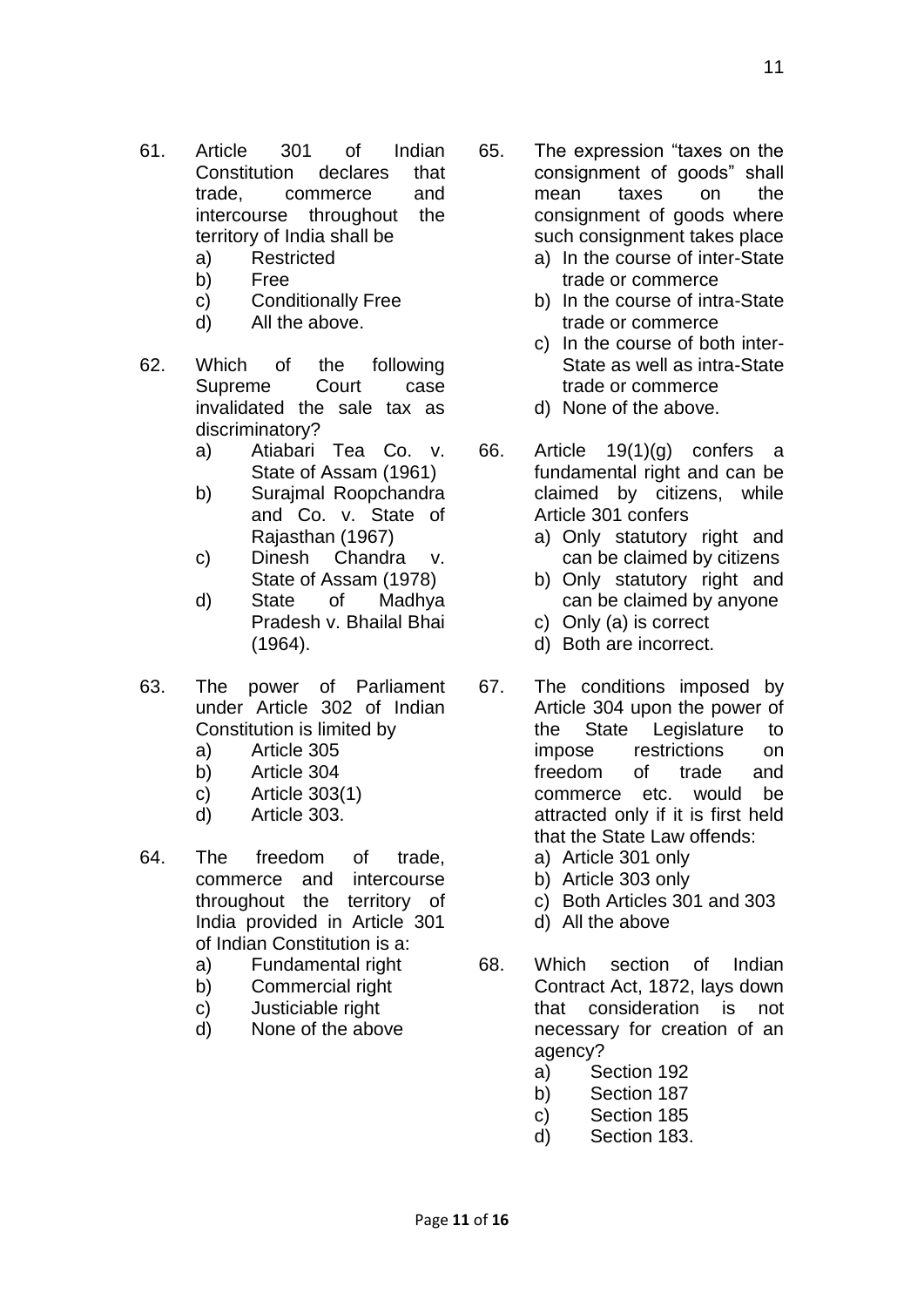- 69. Under which of the following ways agency may be created?
	- a) By operation of law
	- b) By implied agreement
	- c) By ratification
	- d) All of the above.
- 70. Under the provision of section 187 of Indian Contract Act, 1872, A was the shop owner. B managed the shop. B regularly placed orders with C on A's name, and A used to pay them. This practice ran for months. Later, B purchased certain goods from C and absconded from the city. Here in this illustration, A was
	- a) Liable
	- b) Not liable
	- c) May be liable
	- d) May not be liable.
- 71. The relationship of principal and agent is based on
	- a) Rights and duties
	- b) Confidence and rights
	- c) Confidence and trust
	- d) Trust and duties.
- 72. An advocate, who is engaged to attend to a work in court may delegate it to another advocate. This is an example related to which section of the Indian Contract Act, 1872?
	- a) Section 180
	- b) Section 185
	- c) Section 190
	- d) Section 195.
- 73. Indemnity under Indian Contract Act, 1872, means
	- a) Right to retain the property or goods till the dues are cleared /paid.
	- b) Promise to make good the loss
	- c) (a) is true and (b) is false
	- d) (b) is true and (a) is false
- 74. Which section of the Indian Contract Act, 1872, says that an agent cannot personally enforce, nor be bound by, contracts on behalf of principal?
	- a) Section 225
	- b) Section 230(1)
	- c) Section 230(2)
	- d) Section 230.
- 75. Under the provision of the Indian Contract Act, 1872, if the auctioneer is an agent,
	- a) He can sue the purchaser directly
	- b) He cannot sue the purchaser directly
	- c) He can sue the purchaser indirectly
	- d) He cannot sue the purchaser indirectly.
- 76. Which section of the Indian Contract Act, 1872, imposes on agent, the duty not to deal on his own account and make secret profit?
	- a) Section 195
	- b) Section 185
	- c) Section 205
	- d) Section 215.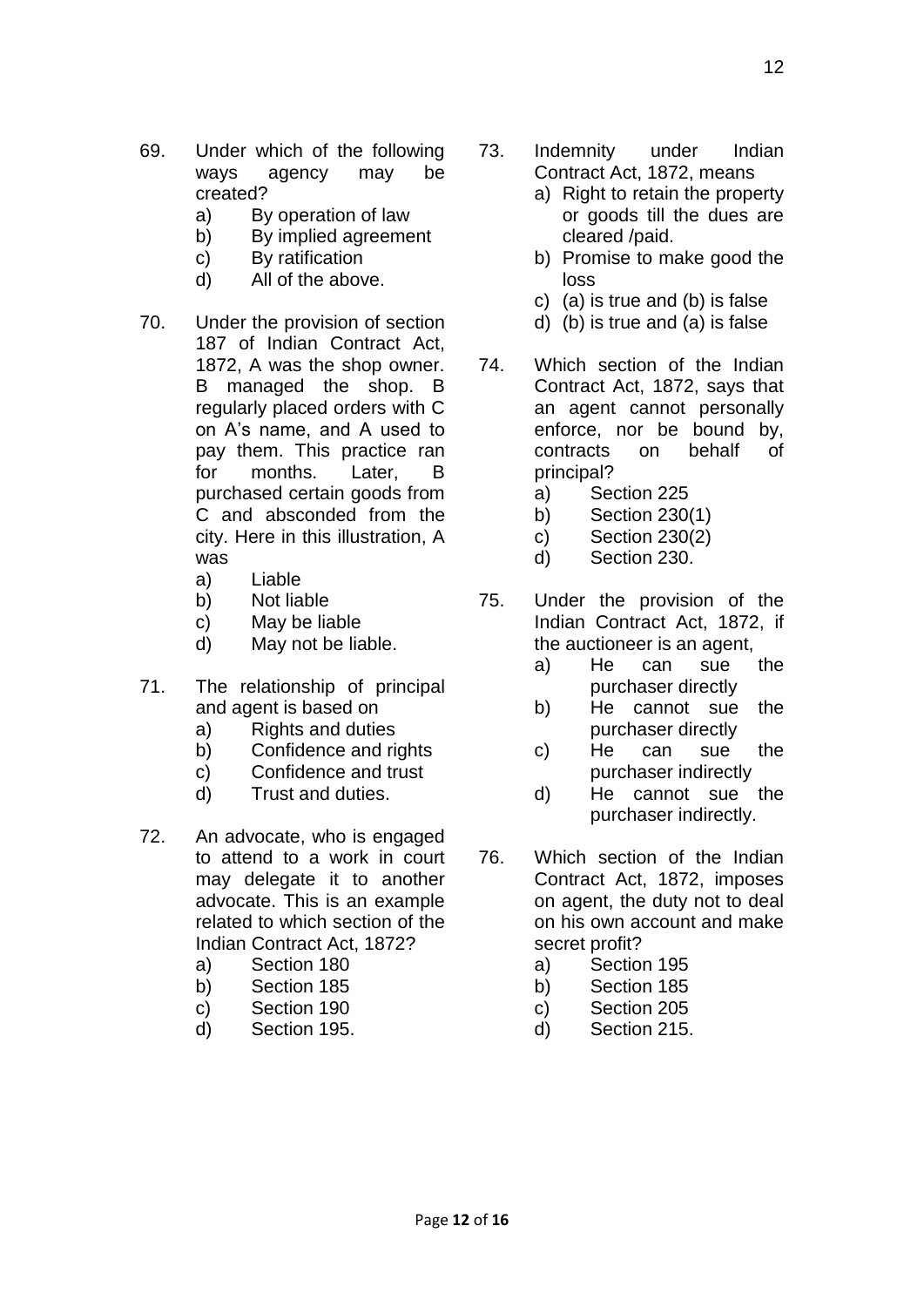- 77. If a Sub-agent is responsible to the agent, then a Substituted-agent is responsible to the
	- a) Agent
	- b) Principal
	- c) Sub-agent
	- d) All of the above.
- 78. 'A' directs 'B', his agent, to buy a certain house for him. B tells A that it cannot be bought, and buys the house for himself. Here,
	- a) 'A' can compel his agent 'B' to sell it to 'A" for the same price
	- b) 'A' can compel his agent 'B' to sell it to 'A' but not for the same price
	- c) 'A' cannot compel his agent 'B' to sell it to 'A' for the same price
	- d) None of the above.
- 79. The Sale of Goods Act, 1930, in its operation is
	- a) Prospective
	- b) Retrospective
	- c) Prospective in certain respects and retrospective in certain other respects
	- d) None of the above
- 80. Who is 'insolvent', has been stated in the Sale of Goods Act, 1930, under
	- a) Section 12(6)
	- b) Section 10(4)
	- c) Section 2(8)
	- d) Section 2(2).
- 81. The word 'Property' in the Sale of Goods Act, 1930 means
	- a) Seller or transferor
	- b) Goods or subjectmatter
	- c) Buyer or purchaser
	- d) Ownership or title.
- 82. A sale of goods under the Sale of Goods Act, 1930, creates
	- a) A *jus in rem*
	- b) A *jus in personam*
	- c) Both (a) and (b)
	- d) Either (a) or (b) depending on the facts and circumstances of the case.
- 83. The distinction between sale and agreements to sell determines
	- a) Price of the contract
	- b) Nature of goods in the contract
	- c) Nature of property in the contract
	- d) Rights and liabilities of the parties to the contract
- 84. The circumstances under which breach of condition can be treated as breach of warranty have been enumerated in the Sale of Goods Act, 1930, under
	- a) Section 23
	- b) Section 18
	- c) Section 16
	- d) Section 13.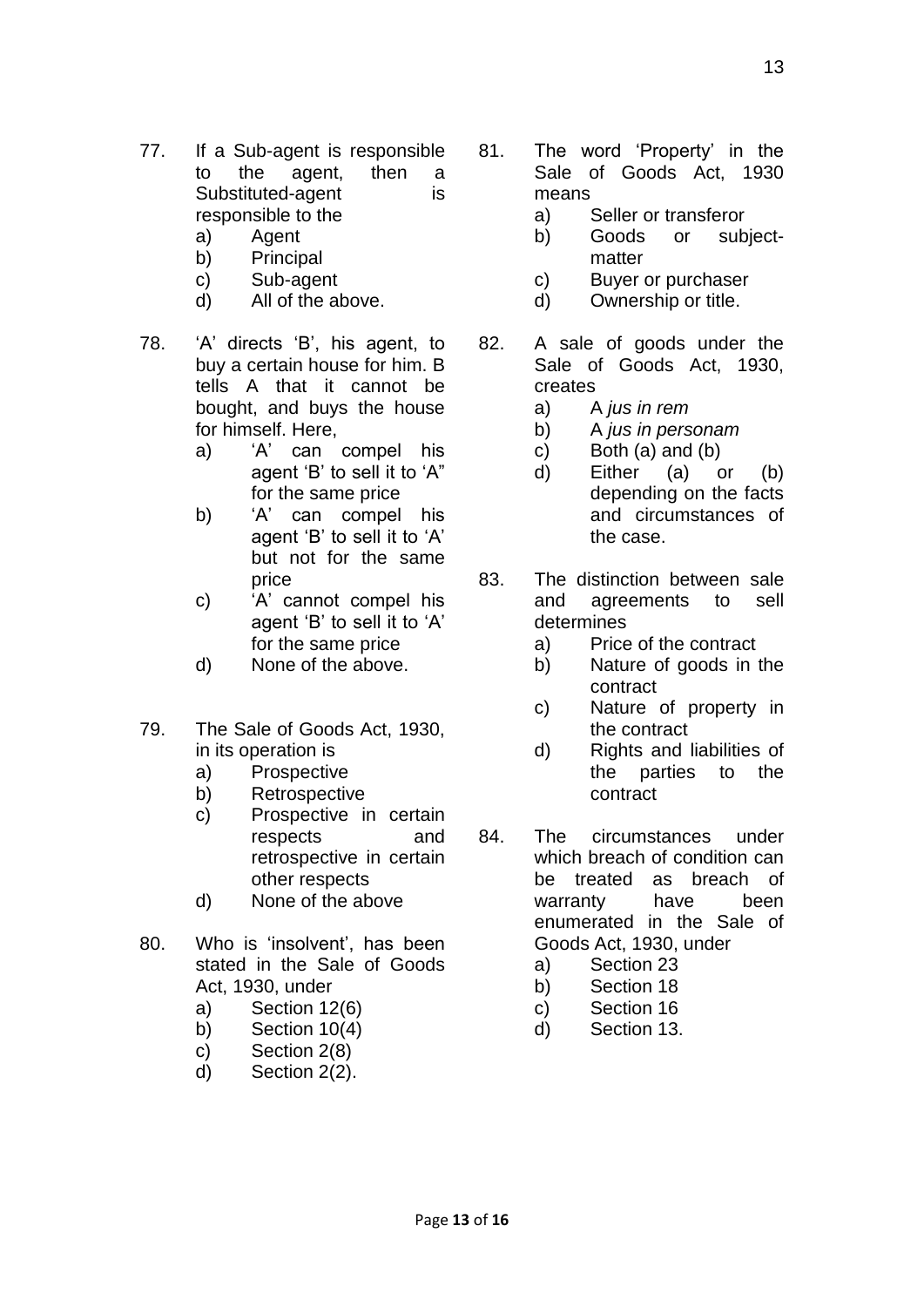14

- 85. The second exception to the rule of caveat emptor is contained under
	- a) section 16(4) of Sale of Goods Act, 1930
	- b) section 16(3) of Sale of Goods Act, 1930
	- c) section 16(2) of Sale of Goods Act, 1930
	- d) section 16(1) of Sale of Goods Act, 1930.
- 86. Unconditional appropriation within the meaning of section 23 of the Sale of Goods Act, 1930, means
	- a) there is a reservation of the jus disponendi
	- b) there may be a reservation of the jus disponendi
	- c) there is no reservation of the jus disponendi
	- d) there may not be a reservation of the jus disponendi.
- 87. Which of the following are instances of constructive delivery of goods under a contract of sale of goods
	- a) A seller of goods after sale, holding the goods as buyer's bailee
	- b) A buyer already in possession of goods, after, holding the same on his own account
	- c) Goods in third party's hand and such third party attorns to the buyer
	- d) All of the above.
- 88. A sale of goods by person in possession of goods under a voidable contract, can pass a valid title to the buyer, as provided under
	- a) Section 39 of the Sale of Goods Act, 1930
	- b) Section 29 of the Sale of Goods Act, 1930
	- c) Section 30 of the Sale of Goods Act, 1930
	- d) Section 31 of the Sale of Goods Act, 1930
- 89. The right to sue a carrier lies
	- a) With the seller who delivers the goods
	- b) With the buyer to whom the goods have been delivered
	- c) With the party in whom the property in goods vests
	- d) Only the buyer and not the seller irrespective of in whom the property in goods vests.
- 90. For the purposes of incometax, a partnership firm
	- a) can be assessed as an entity distinct and separate from its partners
	- b) cannot be assessed as an entity distinct and separate from its partners
	- c) can be assessed as an entity distinct and separate from its partners only with the permission of the court
	- d) can be assessed as an entity distinct and separate from its partners only if all the partners agree for the same.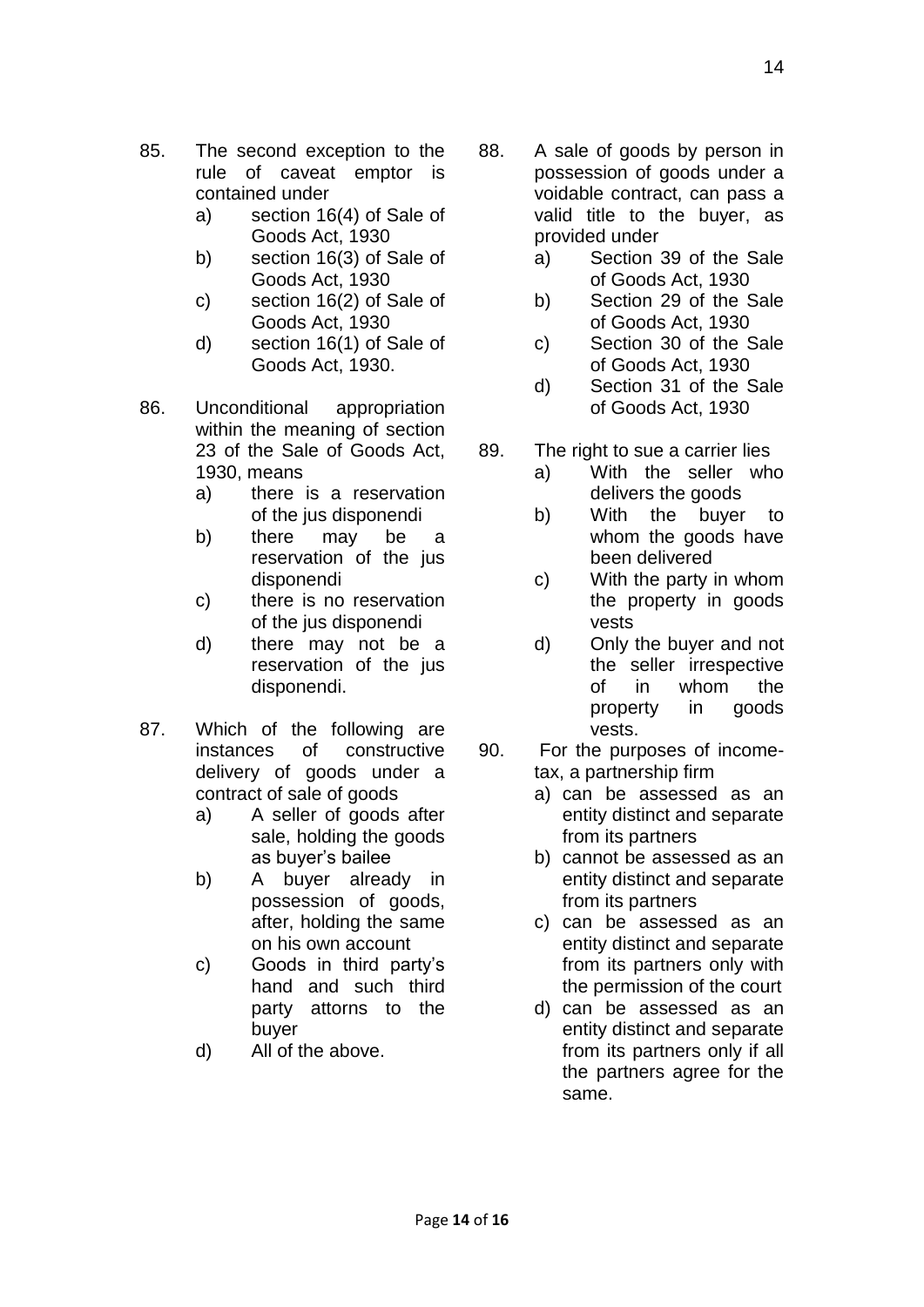- 91. Which of the following is a valid partnership
	- a) Partnership between two partnership firm
	- b) Partnership between one partnership firm and an individual
	- c) Partnership between individual members of one firm and the individual members of another firm
	- d) Neither (a) nor (b) nor (c).
- 92. If the partners are equally divided on an issue, the rule is: *'in re communipotiorest condition prohibentis'*, which means
	- a) those who do not forbid, i.e. in favour of the change, must have their way
	- b) those who forbid a change must have their way
	- c) the discussion on the issue be deferred for another day
	- d) none of the above.
- 93. Under the provision of the Partnership Act, 1932, goodwill of the partnership business is the property of the partnership, is provided under
	- a) Section 34
	- b) Section 20
	- c) Section 14
	- d) Section 10.
- 94. Statutory restrictions as contained in section 19(2) of the Indian Partnership Act, 1932, are
	- a) Binding on all the persons dealing with the firm, if they have knowledge of the restrictions
	- b) Binding on all the persons dealing with the firm, without knowledge of the restrictions
	- c) Not binding on all the persons dealing with the firm, if they do not have knowledge of the restrictions
	- d) None of the above.
- 95. 'Notice to a partner is a notice to the firm' has been provided under
	- a) Section 13 of the Indian Partnership Act, 1932
	- b) Section 18 of the Indian Partnership Act, 1932
	- c) Section 24 of the Indian Partnership Act, 1932
	- d) Section 30 of the Indian Partnership Act, 1932
- 96. The liability by holing out is an application of
	- a) Principle of undisclosed principle
		- b) Principle of estoppel
		- c) Principle of equity
		- d) Principle of agency.